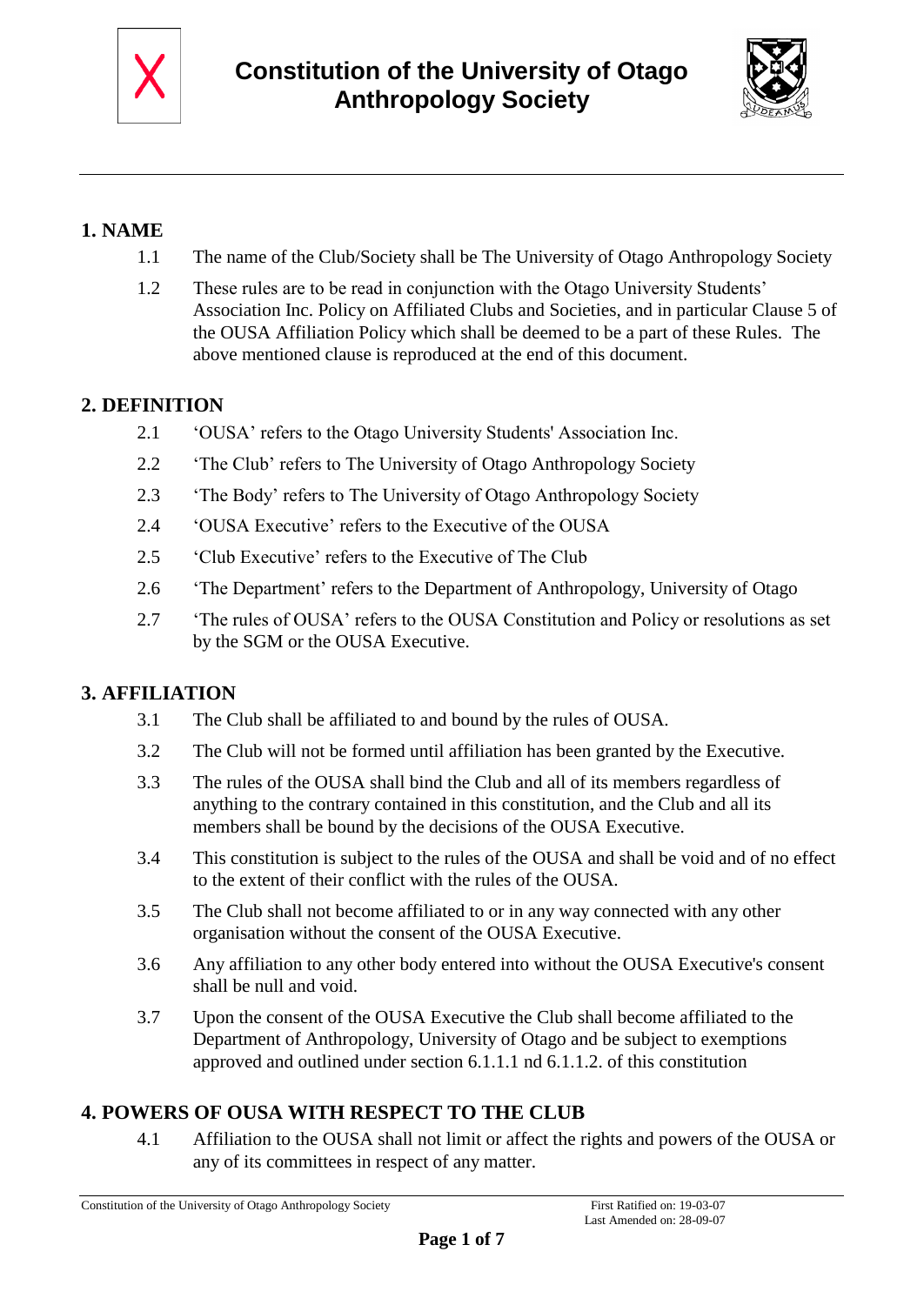



- 4.2 The Finance and Services Officer of the OUSA shall at all times be entitled to and permitted to inspect the books, papers and accounts of the Club.
- 4.3 The OUSA Executive may at any time;
	- 4.3.1 Appoint either a committee or the club development officer to conduct an examination of the affairs of the Club and to report thereon to the Executive
	- 4.3.2 Convene a special general meeting of the Club for any purpose
	- 4.3.3 Appoint a temporary Club Executive to replace the regular Club Executive of the Club for such time and with such powers as the Executive may determine.
- 4.4 Any term or condition imposed upon the Club by the Executive shall be binding, whether consented to by the Club or not.

### **5. OBLIGATIONS OF OUSA**

- 5.1 The OUSA shall not be responsible for any liabilities or debts incurred by the Club without the prior authority in writing of the Secretary of the OUSA, and agreement by the Executive.
- 5.2 The Club shall not enter into any agreement of a value greater than NZ\$500, without the prior authority in writing of the Secretary of the OUSA, and agreement by the Executive.
- 5.3 Should any liability or debt be incurred without such authority the liability shall rest solely with the person/people who incurred it.

### **6. DISSOLUTION OF THE CLUB**

- 6.1.1 Immediately upon the lapse or cancellation of the affiliation of the Club to the OUSA, the Club will be dissolved and all of the property of the Club, including cash, shall revert to, and must be returned to, the OUSA. Exemptions outlined below:
	- 6.1.1.1 Any equipment supplied by the Department shall be deemed to be held on loan by the Club and shall return to the Department upon dissolution.
	- 6.1.1.2 If upon dissolution grants provided by the Department to the Club are unspent they shell revert to the Department.
- 6.1.2 The last existing Club Executive shall be responsible for returning all property, and shall be held personally liable for any property that is not returned.
- 6.1.3 All property remaining after all debts of the Club have been cleared will be held in trust until a similar club is formed and affiliated to OUSA.

Constitution of the University of Otago Anthropology Society First Ratified on: 19-03-07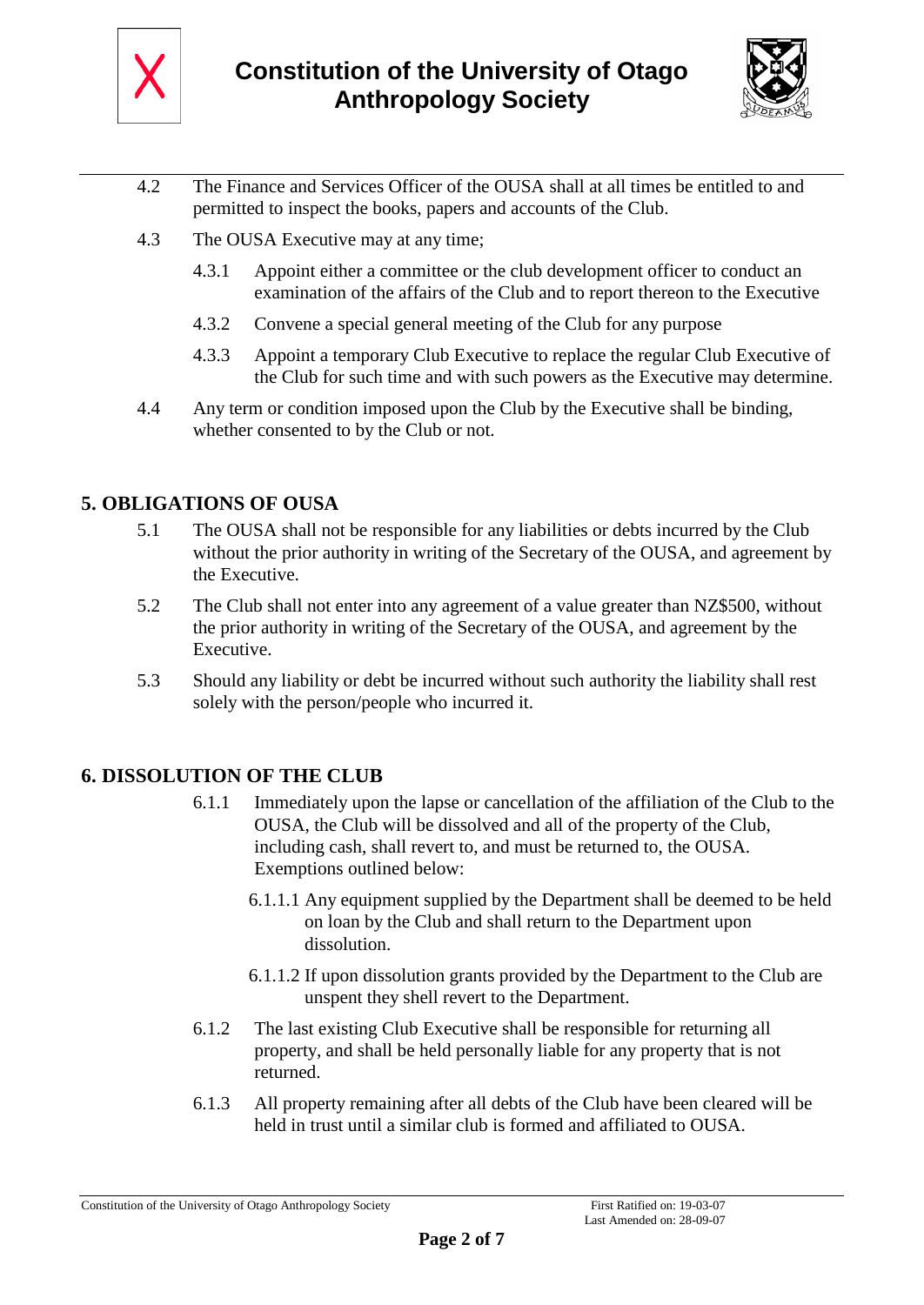



## **7. OBJECTIVES**

- 7.1 The objectives of the Club shall not contradict the objectives of the OUSA.
- 7.2 The objectives of the Club shall be
	- To offer peer support to all archaeology, social anthropology, and biological anthropology students and those in related fields
	- Be a forum for the discussion of issues pertaining to archaeology, social anthropology, and biological anthropology students and those in related fields
	- To make a contribution to anthropological excursions, field trips, events, activities, conferences, and skill development of members as deemed appropriate
	- To promote the appreciation of archaeology, social anthropology, and biological anthropology to the public
	- To faciliate collaboration between the many facets of anthropology and related fields
	- To give students the opportunity to meet and network with new people and most of all have fun!

#### **8. MEMBERSHIP**

- 8.1 As a guideline no club shall in normal circumstances have as its members more than 10% non-OUSA members.
- 8.2 Membership shall be open to staff of the Department of Anthropology and Archaeology, staff of the Department of Anatomy and all members of OUSA or any subsection of members of OUSA whose membership restrictions do not contravene the laws of New Zealand.
- 8.3 Persons shall become members when
	- The appropriate subscription is paid to the Club
- 8.4 Membership shall cease when
	- the Club Executive votes for a member to be expelled due to behaviour deemed inappropriate to the character of the Club
- 8.5 Where a member of the Club is expelled, there shall be a right of appeal to the OUSA Executive.
- 8.6 Any member who does not pay any required subscription within one calendar month of joining shall not be permitted to exercise the privileges of membership until the subscription is paid.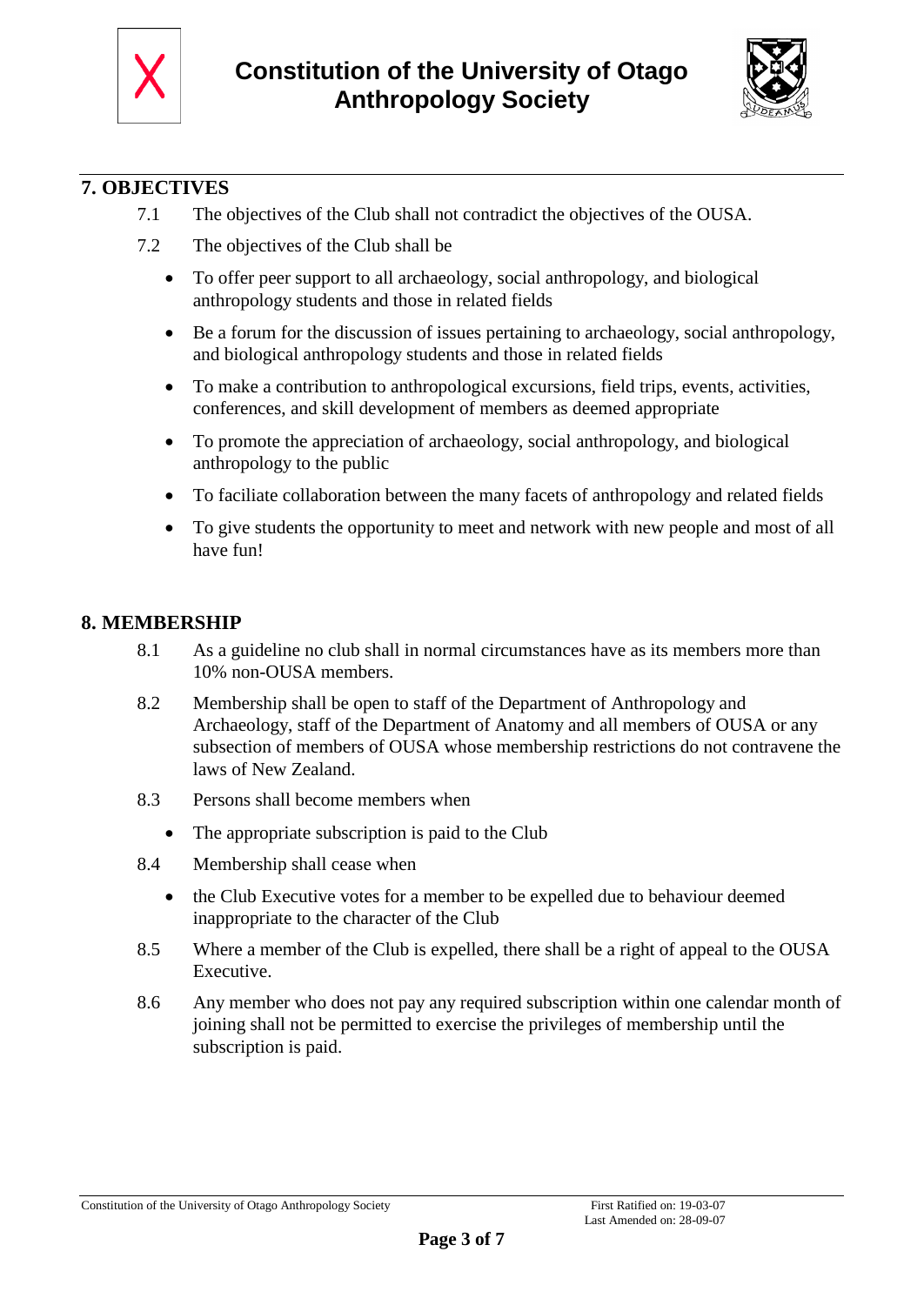



## **9. SUBSCRIPTION/FEES**

- 9.1 The annual subscription for members of the Club shall be Ten Dollars for all students, Subscription for a single semester shall be Five Dollars. Subsciption for non-students will be Fifteen Dollars per year, or Seven Dollars and Fifty Cents a semester.
- 9.2 It shall not be lawful to impose any levy, whether compulsory or not, without first obtaining the consent of the Executive thereto.
- 9.3 Such consent may be altered or revoked at any time.

## **10. CLUB OFFICERS AND THEIR ELECTION**

- 10.1 The officers of the Club shall consist of a max of 13 roles of : President, Vice President, Secretary, Treasurer, Undergraduate Representative, Postgraduate Representative, Anthropology Representative, Archaeology Representative, Bioanthropology Representative, two Events Managers, Social Media Manager and Community Outreach / Fieldtrip Co-ordinator all of whom shall be elected at the Annual General Meeting. Every candidate for office shall be nominated at the meeting by one member of the Club and seconded by another.
- 10.2 Every member present at the meeting shall be entitled to vote.
- 10.3 Scrutineers shall be appointed to oversee the election and, if members, shall be entitled to vote.
- 10.4 In the event of two or more candidates receiving an equal number of votes, the chair of the meeting shall have a casting vote.

### **11. THE CLUB EXECUTIVE**

- 11.1 The management and control of the Club shall be deputed to an executive of club officers composed of President, Vice President, Secretary, Treasurer, Undergraduate Representative, Postgraduate Representative, Anthropology Representative, Archaeology Representative, Bioanthropology Representative, two Events Managers, Social Media Manager and Community Outreach / Fieldtrip Co-ordinator all of whom shall be elected at the Annual General meeting. The Club Executive shall hold office for one year following its appointment.
- 11.2 The Club Executive shall have full power at its meetings to deal with all matters relating to the objects of the Club, and any matters arising out of these rules, except where power is vested in the Club in general meeting.
- 11.3 If a vacancy occurs during the year, providing that a quorum remains, the Club Executive may appoint any member to fill such a vacancy, unless it has occured due to a no confidence vote.
- 11.4 All decisions shall be valid and binding on the members, only so far as they do not conflict with these rules, or the rules of the OUSA or decisions of the OUSA Executive.
- 11.5 The Club Executive shall meet at such times as it deems fit.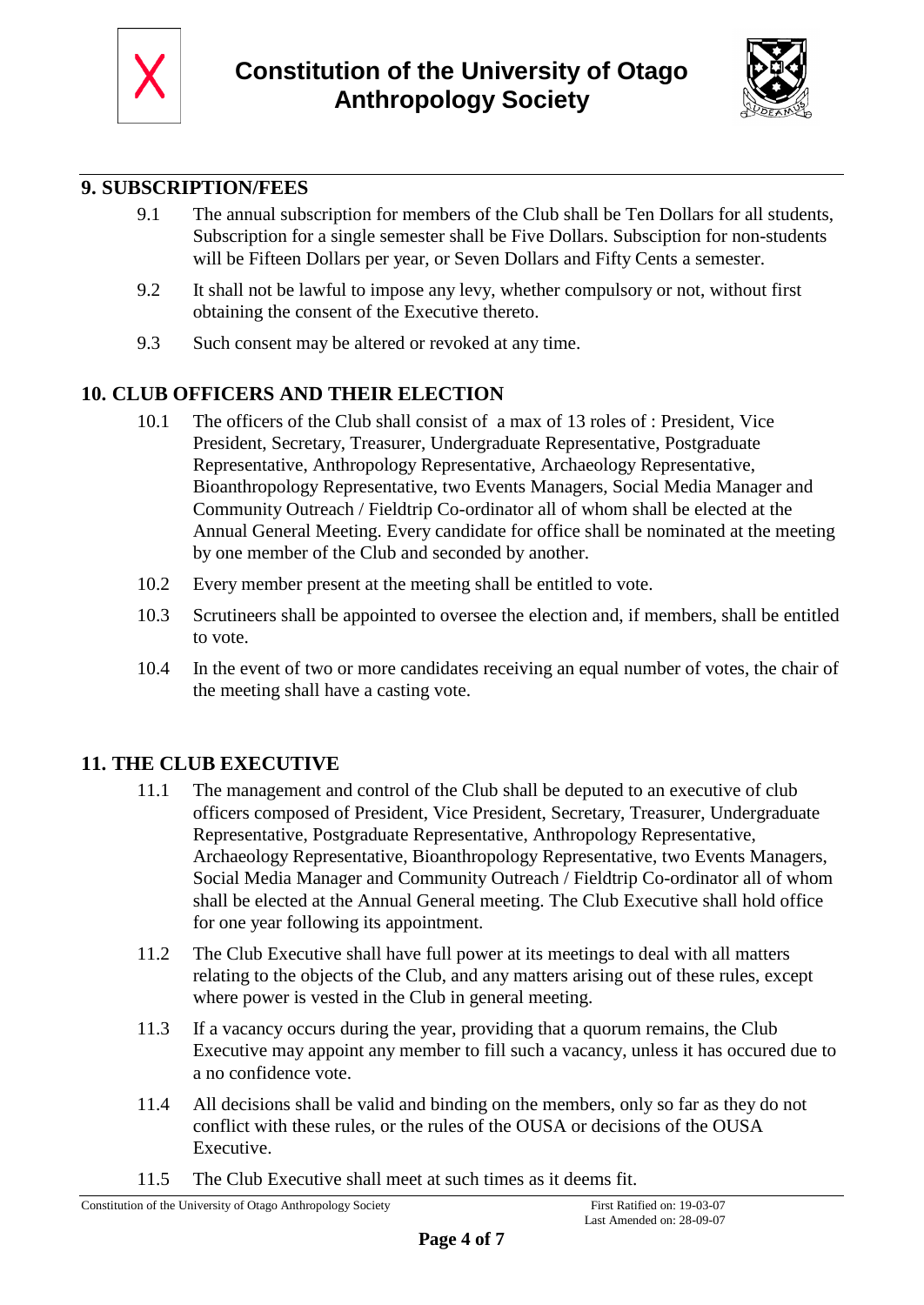



- 11.6 The President, or in their absence, any member appointed by the Club Executive, shall, in the case of an equality of votes, have a second or casting vote.
- 11.7 The quorum for Club Executive meetings shall be at least 60% of the Club Executive members.
- 11.8 The Secretary shall keep a true record and account of the proceedings and meetings of the Club and the Club Executive.

#### **12. GENERAL MEETINGS**

- 12.1 The Annual General Meeting of the Club shall be held in the second half of the second semester at such time and place as the Club Executive shall decide, and shall be held for the following purposes:
	- 12.1.1 To receive from the Club Executive a report of the proceedings of the previous year, and a statement of the accounts.
	- 12.1.2 To elect the officers and Club Executive for the following year.
	- 12.1.3 To conduct any general business.
- 12.2 The President, or in their absence any member appointed by the meeting, shall be chair of the meeting.
- 12.3 Every motion shall be moved by one member and seconded by another.
- 12.4 Every member present shall be entitled to one vote, except the chair, who shall have a second or casting vote in the event of an equality of votes.
- 12.5 The quorum shall be one more than a quarter of the Club's total members or 10 members, whichever is the greater.
- 12.6 At least 14 days notice shall be given, by posting a notice on the OUSA notice board and emailing members
- 12.7 The notice shall contain an agenda of business at the meeting.
- 12.8 The Club Executive on their own behalf or on the signed request of a quorum of members may at any time call a special general meeting.
- 12.9 If the Club Executive does not call a meeting within 14 days of receiving such a request, the requestors may themselves call a special meeting.
- 12.10 Notice of the meeting shall be given in the normal manner.

### **13. NO CONFIDENCE VOTES**

13.1 At any special general meeting a motion of no confidence in the Club Executive, or any member thereof, may be passed, provided that 14 days notice of such intention has been given.

Constitution of the University of Otago Anthropology Society First Ratified on: 19-03-07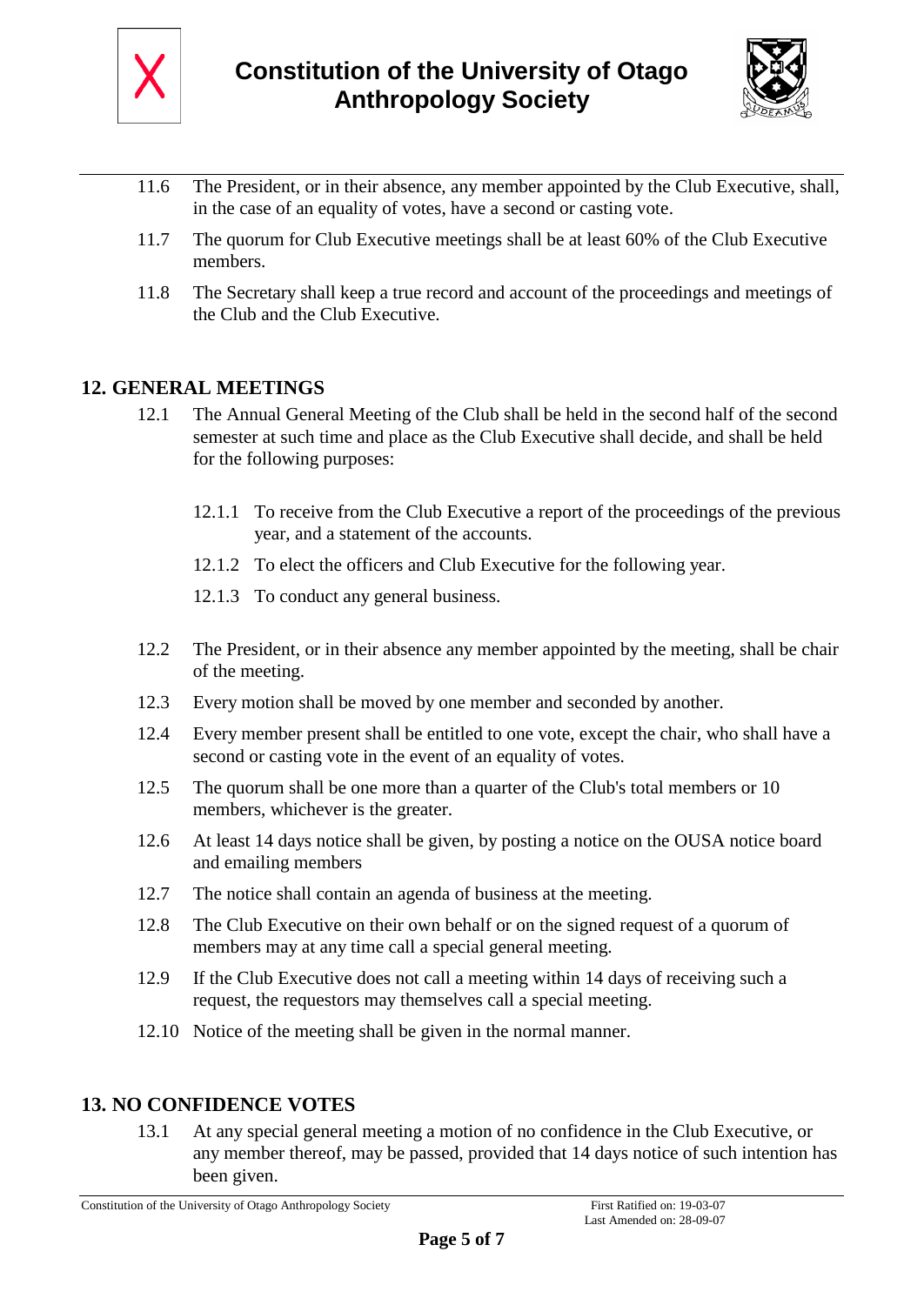



- 13.2 On the passing of such motion, the member shall be deemed to have resigned and the meeting shall then have the power to and may proceed to elect a new member.
- 13.3 Such new member shall hold office until the next annual general meeting.

### **14. FINANCE AND PROPERTY**

- 14.1 The funds of the Club shall be in the control of the Club Executive, which will depute the Treasurer to manage them.
- 14.2 The Treasurer shall keep a true record and account of all the receipts and payments of the Club.
- 14.3 All the funds and other assets of the Club shall be the property of the OUSA and the Club shall, subject only to the approval of the OUSA Executive, have the custody and control of such funds and assets and shall be responsible therefore to the Executive.

### **15. REPRESENTATION ON SPORTS/SOCIETIES/OVERSEAS STUDENTS COUNCIL**

- 15.1 At least one member of the Club Executive shall be elected to represent the Club on the Societies Council
- 15.2 If no representative of the Club attends 3 consecutive Societies Councils, as applicable, or apologises for non attendance the Club shall be deemed to have dissolved.

### **16. AMENDMENT OF CONSTITUTION**

- 16.1 These rules may be added to, repealed or amended by resolution at any Annual or Special General Meeting of the Club, provided that no resolution shall be deemed to have passed unless 14 days notice of the proposed amendment has been given and the vote was carried by at least a two thirds majority of those present and entitled to vote.
- 16.2 Such amendment must forthwith be forwarded to the Secretary of the OUSA.
- 16.3 No such alteration shall be binding unless, within two months, it is passed as approved by the OUSA Executive.

### **17. INTERPRETATION**

17.1 The Club Executive shall, subject only to the OUSA Executive, be the sole authority for the interpretation of these rules and the decisions of the Club Executive shall be binding, subject only to the right of appeal to the OUSA Executive.